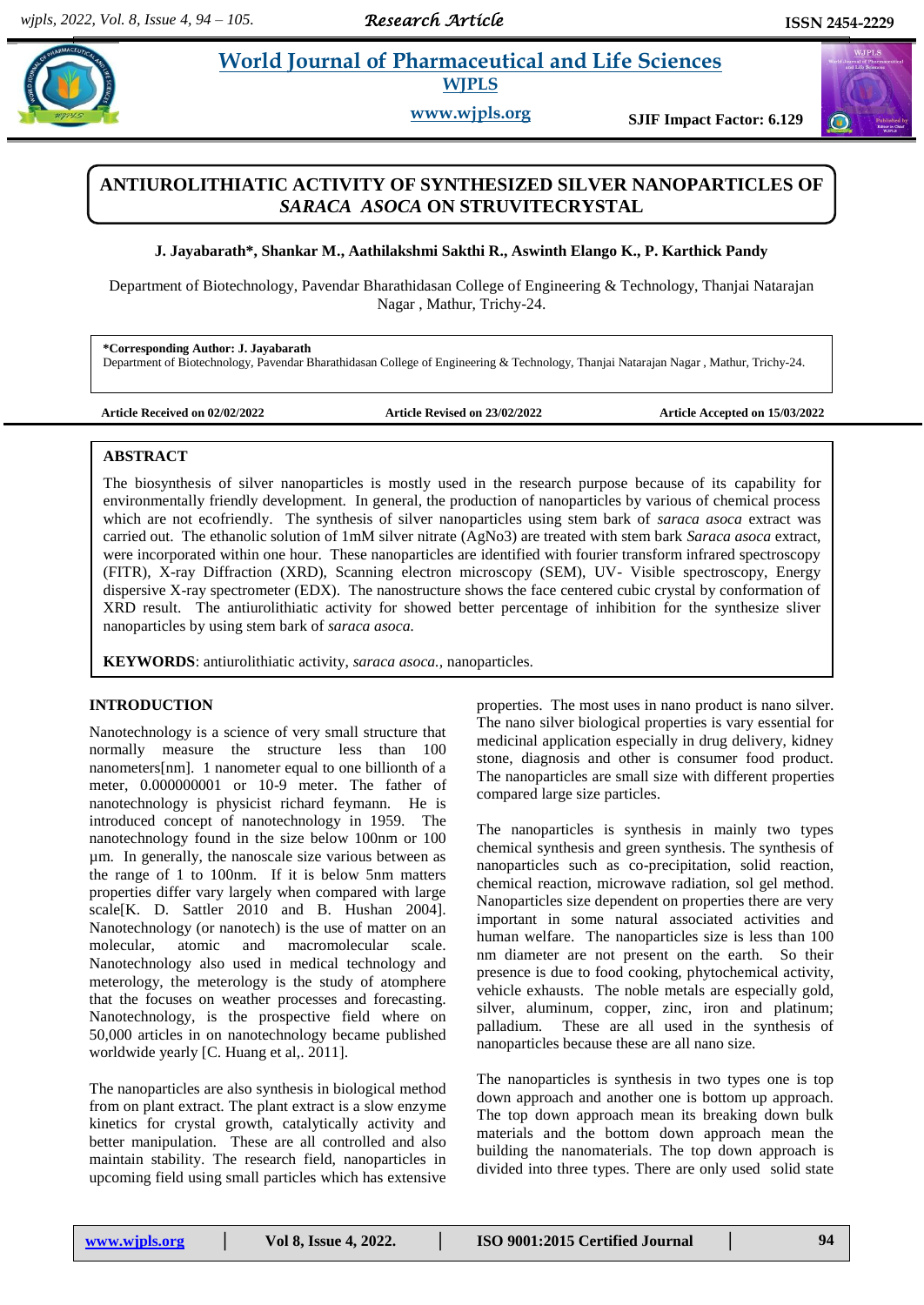materials. The bottom approach is divided into four types and these are all used liquid and gaseous state materials.

The synthesis of nanoparticles in biological method, there are dependable, rapid, simple, green and produce high morphology well defined size.

crystals can able to form as small, hard mass, sometime they form into kidney stone. When there is a occurrence of oxalate, uric acid, calcium and cystine in great extent,



# **Preparation of plant extract of bark of** *saraca asoca*

The *saraca asoca* barks are collected and cut into a small size of pieces. The collected plant are totally washed with tab water and dried into shadow places that it is free from sunlight. The dark are dried nicely. The plant bark is crushed using the mortar and pestle. Then the powder was separated and the powder stored in air-tight containers and kept in cool, dark and dry place for further study. The extract is prepared using ethanol solution. The powder sample taken in 20g and the 40ml of ethanol is added and it is soaked for 24 hours. Then the extracted used in hot percolation method.

#### **Phytochemical analysis**

The phytochemical analysis of the bark extract of *saraca asoca* have based on the precipitation and coloration method.

### **Qualitative analysis**

**Test for saponin:** To 1 ml of bark extract taken in test tube and added few drops of distilled water and shake well stable foam get persisted indicated the presence of saponins.

**Test for tannin:** About 1 ml of bark extract taken in a test tube and added few drop of distilled water and add 1 or 2 drops of ferric chloride is added. The appearance of blue black and brownish green shows the presence of tannin.

**Test for terpenoid:** To 1 ml of bark extract and add few drops of chloroform followed by after few minutes 1ml of concentration sulfuric acid. The presence of reddish brown shows the presence of terpenoid.

the crystals forms into kidney stone. Lack of magnesium and citrate in human body which are responsible to prevent crystal formation, results to form kidney stones. The urine contains more acidic, alkaline, or more concentration is leads to the formation of crystals.

#### **MATERIALS AND METHODS Plant material collection**

The bark of saraca asoca was collected from places Trichy district.



**Fig 1: Saraca Asoca Plant Fig 2: Saraca Asoca Bark.**

**Test for phlovobatannins:** About 1 ml of bark extract taken in a test tube and added the few drops of concentration of hydrochloric acid and appearance of red precipitate shows the presence of phlovobatannins.

**Test for flavanoids:** To the 1 ml extract and added 1 or 2 drops of concentration sulfuric acid. The presence of yellow that indicates presence of flavanoids.

**Test for protein:** About 1 ml of bark extract taken in a test tube and added few drops of concentration of sulfuric acid and the appearance of white the presence of protein.

**Test for anthraquinone:** To the 1 ml of extract added few drops of benzene and 1or 2 drops of ammonia solution. It appearance of violet or pink or red it presence of anthraqninone.

**Test for cardiac glycosides:** About 1 ml of bark extract taken in a test tube and add few drops of glacial acetic acid and shaken well and add the 1 or 2 drops of ferric chloride and followed by added the concentration of sulfuric acid is added. It obtained by violet or brown ring it shows the presence of cardiac glycosides.

**Test for carbohydrates:** To the 1 ml of bark extract taken in the test tube and added the few drops of ethanolic α-napthol and 1 or 2 drops of concentration of sulfuric acid is added. It shows the reddish pink or rings shows the presence of carbohydrates.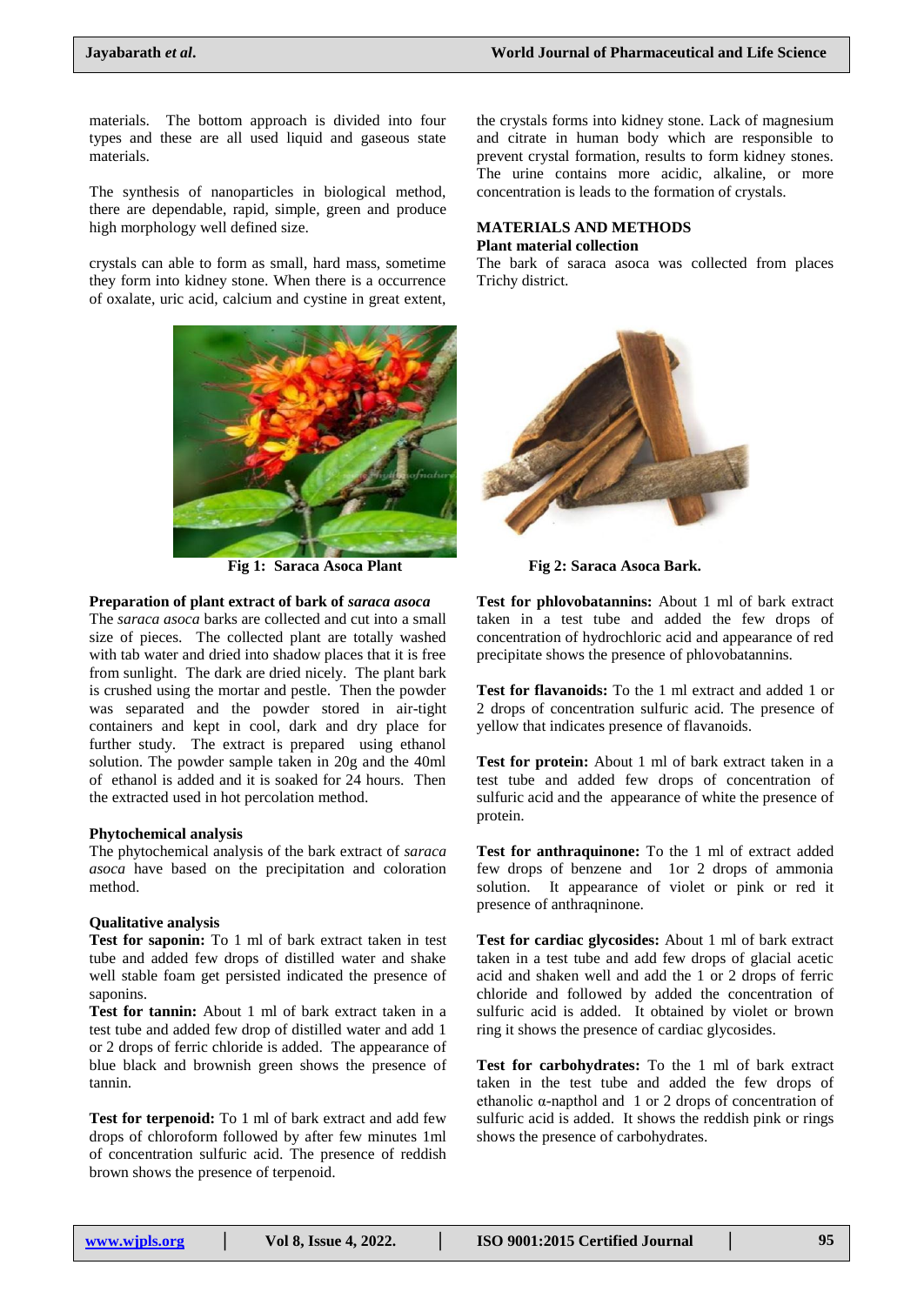**Test for xanthoproteins:** About 1ml of bark extract and add the few drops of ferric chloride. It obtained the blue or black color shows the presence of xanthoproteins.

**Test for leucoanthocyanin:** To the 1ml of plant extract taken in the test tube and the few drops of isoamyl alcohol. It shows the red color the presence of leucoanthocyanin.

**Test for phenol:** About the 1ml of bark extract and add the 1 or 2 drops of ammonia solution. It obtained reddish colour or orange colour it shows the presence of phenol.

**Test for emodin:** To the 1ml extract and the add few drops of ammonia solution and followed by a add 1 or 2 drops if benzene. It appearance of red colour. It shows the presence of emodin.

**Test for steroids:** To the 1ml of bark extract add few drops of chloroform and added the 1 or 2 drops of concentration of sulfuric acid. It obtained the reddish brown colour shows the presence of steroids.

**Test for anthocyanin:** About the 1ml of bark extract taken in the test tube and add few drops of concentration of hydrochloric acid followed by an ammonia solution is added. It appearance pinkish red or bluish violet it indicates presence of anthocyanin.

**Test for alkaloids:** To the 1ml of extract and add few drops of glacial acetic acid solution and add 1 or 2 drops of ammonia solution is added. It indicates the yellow colour the presence of alkaloids.

**Test for glycosides**: To the 1ml of bark extract add few drop of chloroform and add 1 or 2 drops of glacial acetic acid is add. It appearance of violet or blue or green depend on plant, it shows the presence of glycosides.

**Test for coumarin:** To the 1 ml of extract add few drop of NaOH. it appearance of yellow colour it shows the presence of coumarin.

**Quantitative analysis of phytochemical constituents present in plants**: Quantification of phytochemical analysis of *saraca asoca* revealed the presence of flavnoids, phenol, terpenoids, alkaloids, saponins and phenol in mg/g.

**Alkaloids:** The spectrophotometer method is used to determined the alkaloids. The 2g of the dried powder is taken in a beaker by a mixing of 9ml of 10% of acetic acid in ethanol solution is added. The mixture is maintain at a room temperature. Then the above mixture is filtered. The filtrate is collected from the beaker and placed in a water bath. Because the filtrate is reduced to the original volume. After few minutes the beaker is allowed to cool and added concentration ammonium hydroxide solution is added. Till the precipitate is occur. After the precipitate occur the solution is discarded and precipitate is collected and the precipitate is washed with ammonium hydroxide solution and the filtered. The residue part is placed in watch glass and dried into a room temperature. After dried condition its weighed.

**Phenols:** The 3g of sample is taken in a dried powder condition. The sample is boiled in 10ml of diethyl ether for 10 minutes. After the boiling the mixture is taken in 2ml in a beaker and 1ml of distilled water is added. After the few minutes the small amount of concentration of ammonium hydroxide solution is added and 1ml of concentrated amyl alcohol is added to the mixture. The mixture is left to few hours because it react to colour development. The colour is developed and dried in a room temperature and after dried conditions the sample is measured in a spectrophotometer at 505nanometer wavelength.

**Terpenoids:** The sample is weighed 3g taken in a beaker and dissolved in a 10ml of alcohol for one day. The sample is filtrate using whatmann no.41 filtrate paper is used. Then the filtrate is dissolved in petroleum ether. The filtrate is dried to maintain room temperature after the dried condition is measured using of spectrophotometer.

**Tannin:** Spectrophotometer is used to determine to tannin solution. The 0.5g powder sample is weighed and taken in beaker. The mixture is dissolved in 10ml of distilled water was added and shaken in few minutes. Then the above is solution is filtered. The filtrate is taken in a test tube and added 1ml of 0.1M concentration ferric chloride in 0.1M concentration hydrochloric acid added and 0.008M potassium ferrocyanide. The mixture is dried at a maintain room temperature. The dried powder weighed using to spectrophotometer method.

**Flavanoid:** 3g of the powder sample is weighed and placed in a beaker. The solution is dissolved at a methanol at a room temperature. Then the above solution filtered and the filtrate is collected form beaker. The beaker is placed at a water bath after few minutes the solution is kept to dried condition. Then the sample is weighed using spectrophotometer.

**Saponins:** Spectrophotometer is used to determine the saponins. The 3g sample powder is taken in conical flask and dissolved in 2ml of ethanol solution and placed in water bath with continuous stirring. After the water bath the solution is maintain at room temperature. The solution is filtered and the residue is dissolved in ethyl alcohol again the placed in water bath because it reduce its volume. Then the solution is transferred to separation funnel and the 5ml of diethyl ether is added and shaken vigorously. After the shaken the kept into few minutes is not disturbed. Then the two layers are discarded. The separate the aqueous layer and added few drops of nbutanol and add a few drops of 5% NaCl and again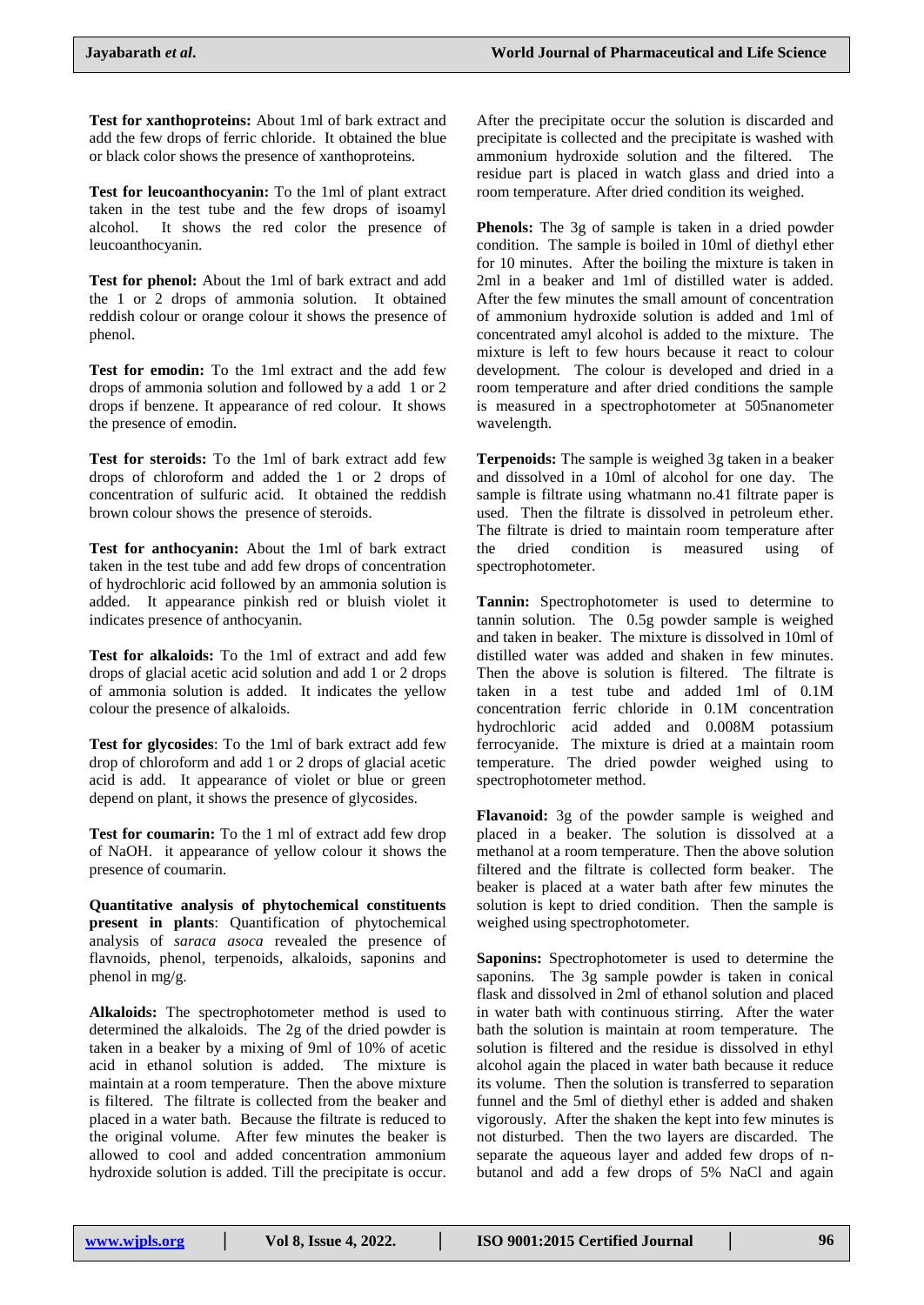placed in hot water bath. After the solution is evaporation the sample is dried using a oven and measured the weight.

**Synthesis of silver nanoparticles:** The weighed 5mm silver nitrate to the 50ml of 5mm silver nitrate with constant and continuous stirring. The mixture is a react an a environmental condition and silver get reduced in Ag+ ion. After few minutes the colour changes are observed. The colour changes is transparent white to dark brown. That is shows the formation of silver nitrate. The formation of silver nitrate that is Ag+ ion was confirmed by the UV- spectral analysis.

**Characterization of silver nanoparticles:** The particle wavelength and functional group characteristic are found be used on characterization of synthesized nanoparticles. There are bound to silver nanoparticles by FTIR and UV-Visible spectra and crystalline nature, morphology and its size and elemental composition using XRD, TEM, EDAX and DLS.

**UV-Visible spectroscopy:** The ultra violet visible spectroscopy spectrophotometer using the optical properties of silver nanoparticles. The plant extract are taken and added to a silver nitrate. After 24hours only the addition of plant extract to take the UV visible spectroscopy. The ultraviolet-visible spectroscopy absorbed by the range of 350-500nm.

**X-Ray diffraction:** The x ray diffraction is used to characteristic the crystalline structure,grain size and nature of the crystal at silver nanoparticles.

**FT-IR:** The fourier transform infrared spectroscopy is used to study the synthesized silver nanoparticles functional group. The FT-IR range absorbed between the 4000-400cm-.

**Scanny electron microscope (SEM) and EDX analysis:** The morphology and size of silver nanoparticles were evaluated using SEM analysis. The scanny electron microscope image are confirmed the development of silver nanoparticles. The elements of sample and composition of green synthesis silver nanoparticles are evaluated the using of EDX.

**Dynamic light scattering:**The DLS is used to determine the structure of the particle size and size distribution of synthesis silver nanoparticles.

**Struvite crystals growth and their characterization:** The single diffusion reaction technique was employed (chandrabhan seniya et al., 2011). The crystal growth of sample is used reactants are 0.5M ammonium dihydrogen phosphate ADP) and added to sodium meta silicate solution with the side of test tube and the density of 1.04g/cm3 and it contains the PH level is 9.4 then the mixture pH level are maintained at range of 6. The gel is formed and closed with airtight stoppers and the gel is undisturbed 4 to 5 days. After few days the gelation process, the 1 molarity of magnesium acetate was added in gel test tubes without disturbing gel. After the added solution, its kept at room temperature at (37c) carried out the full experiment. the structures and compounds of the crystals were characterized using FTIR. The FTIR is using to verify the growth of crystal. The best spectrophotometer was used in FTIR is HITACHO 570 FTIR spectrophotometer. This method to obtain the purity and proper formation of crystals.

**Struvite crystals growth and the classification of different additive solution**: To study the *saraca asoca* bark extract is using ethanol extract to growth on struvite crystal by using gel method. The table 1 absorbed at magnesium acetate solution were added to the gel and results are maintained.

# **RESULT AND DISCUSSION**

The phytochemical constituent presents of *saraca asoca*bark extract make of use various tests quality shown in Table 2.shows the *saraca asoca* bark extract reveal the presence of terpenoid, flavanoid, tannin, alkaloids, steroids, coumarin, emodin, anthroquinone, xanthoproteins, phenol, saponin, glycosides, phlobatannins, anthocyanin, carbohydrate, lawanthocyanin, cardicglycosides these are all have medicinal and physiological activities while protein were absent. The qualitative analysis of bark extract of*saraca asoac* shows the presence of phytochemical constituents is revealed the primary responsible for their biological activity.

The preview report suggest that the qualitative analysis of *saraca asoca* plant extract present in the flavonids, alkaloids, protein, steroid, glycosides, and terpenoids. In these glycosides(45mg/g) have high amount in the plant extract followed by tannin(42mg/g) is high amount in the plant extract. The *saraca asoca* plant extract shows the prevention of cytotoxicity and radical scavenging and also antioxidant activity. (Rex dab and B. Ragavan 2014).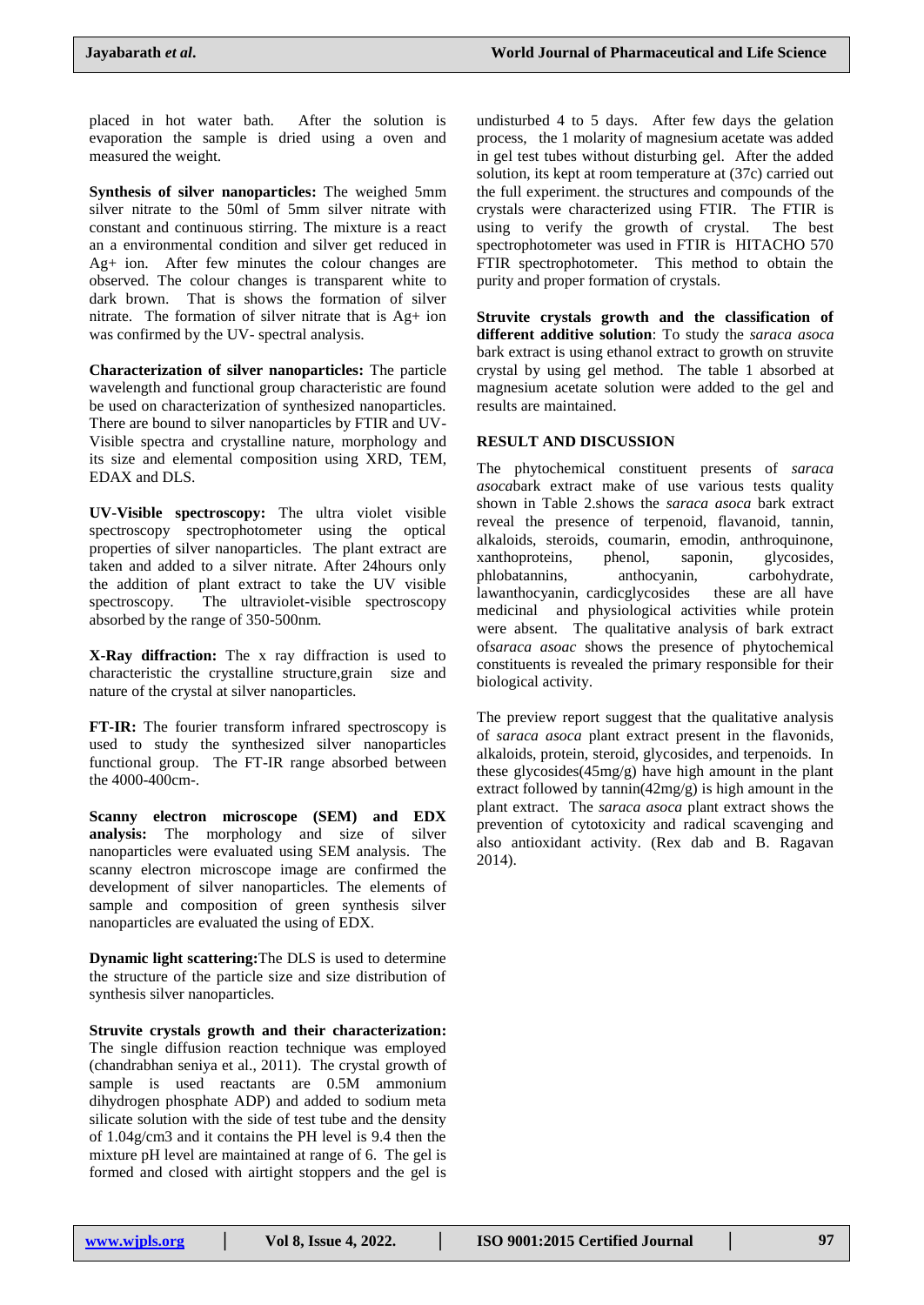| Test no        | <b>Test for</b>   | <b>Observation</b>         | <b>Result</b> |
|----------------|-------------------|----------------------------|---------------|
|                | Terpenoid         | Reddish brown              | $+++$         |
| $\overline{2}$ | Flavanoid         | Yellow colour              | $+++$         |
| 3              | Saponin           | Blue colour                | $+++$         |
| $\overline{4}$ | Tannin            | Brownish green             | $+++$         |
| 5              | Alkaloids         | Yellow collour             | $+++$         |
| 6              | Steroids          | Reddish brown              | $+++$         |
| $\tau$         | Glycosides        | Violet, blue               | $+++$         |
| 8              | Phlobatanins      | Red precipitate            | $++$          |
| 9              | Protein           | White                      | $+++$         |
| 10             | Coumarin          | Yellow                     | $+++$         |
| 11             | Emodin            | Red                        | $++$          |
| 12             | Anthroquinone     | Pink, Violet               | $+++$         |
| 13             | Anthocyanin       | Pinkish red, Blusih violet | $+++$         |
| 14             | Carbohydrate      | Reddish pink               | $++$          |
| 15             | Lawanthocyanin    | Red                        | $+++$         |
| 16             | Cardiacglycosides | Brown ring / Violet        | $+++$         |
| 17             | Xanthoproteins    | Blue /black                | $+++$         |
| 18             | Phenol            | Reddish / orange           | $+++$         |

# **4.1 QUALITATIVE ANALYSIS**

**Table 2: Qualitative analysis of bark of** *saraca asoca.*

 $+$  - Trace  $+$  + - Moderate  $+$  + + - Strong  $A - Ab$ sence +



**Fig 4: Qualitative analysis of bark of** *saraca asoca.*

#### **4.2 Quantitative analysis of bark of** *saraca asoca.*

The phytochemical consists screening the quantitative analysis of *saraca asoca* bark extract was various amount have been reported. The higher quantity present in bark extract is saponin followed by tannin, phenol,

flavonoids, terpenoids, and alkaloids show the table 3. The compositions of phytochemical constituents are saponin  $(0.018mg/g)$ , tannin  $(0.017mg/g)$ , phenol(0.005mg/g), flavonoids (0.004mg/g), terpenoids (0.003mg/g), and alkaloids (0.002mg/g).

#### **Table 3: Quantitative analysis of** *saraca asoca* **bark.**

| <b>S. NO</b> | <b>Phytochemical constituents</b> | <i>Saraca asoca</i> bark (mg/g) |
|--------------|-----------------------------------|---------------------------------|
|              | Saponin                           | 0.003                           |
|              | Alkaloids                         | 0.005                           |
|              | <b>Flavonoids</b>                 | 0.006                           |
|              | Phenol                            | 0.004                           |
|              | Terpenoids                        | 0.005                           |
|              | Tannin                            | 0.004                           |

Previous study explained the phytochemical quantitative analysis of *saraca asoca* plant extract was quantitative analysis of saponin, tannin and phenol are high amount phytochemicals compared to the other the water, acetone and chloroform. These are used to antioxidant activity.

The phenolic compounds most involved in the anti oxidant and anti-tumor activity. The flavonoids shows the major role of cytotoxicity activity and free radical scavenging activity. (Rex dab, B. Ragavan 2014).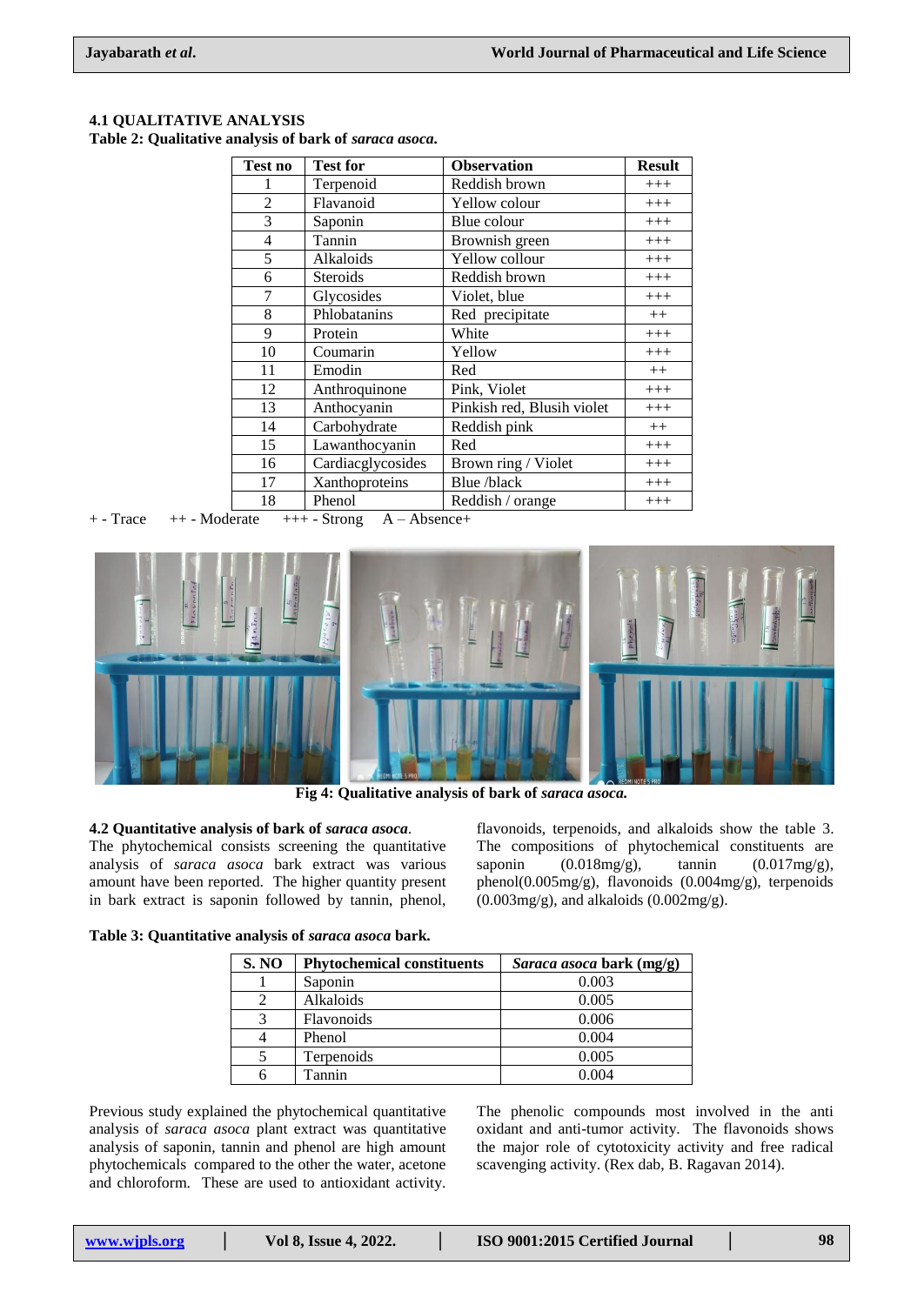

**Fig 5: Quantitative analysis of** *saraca asoca* **bark extract.**

**In vitro antiurolithiatic activity of** *saraca asoca* **bark:**  The crystallization and nucleation characteristics of effect of bark of *saraca asoca* in struvite crystals is determined by evaluating the formed crystal weight. The crystal growth is developed by gel method. The gel method consist the control using the magnesium acetate results shows the high yield of crystal growth. The

nucleation takes place within 24 hours. Followed by adding the synthesized silver nanoparticles (supermatant solution) in the presence of *saraca asoca* bark. After the nucleation, the addition of synthesized Ag+ nanoparticles the reduced masses and delayed nucleation of crystal observe within 96 hours. The inhibition shown in fig.



**Fig 6: Growth of chpd crystal.**

(Pure control, With distilled water, With ethanol, With 0.15% extracts, With 0.25% extracts, With 0.50% extracts, With 0.75% extracts, With 1.0% extracts)

**Table 4: Harvested crystals percentage inhibition.**

| <b>Crystal</b>  | <b>Class</b>  | <b>Analysis</b>                                  | <b>Harvested</b><br>crystals (gm) | <b>Inhibition</b><br>Percentage |
|-----------------|---------------|--------------------------------------------------|-----------------------------------|---------------------------------|
|                 | A             | Control                                          | 2.46                              | $0\%$                           |
| B               |               | Control + distilled water                        | 2.12                              | 13.8%                           |
|                 | $\mathcal{C}$ | $Control + ethanol solution$                     | 1.48                              | 39.8%                           |
|                 | D             | $Control + 1\%$ synthesized silver nanoparticles | 1.26                              | 48.7%                           |
| <b>Struvite</b> | E             | Control $+2\%$ synthesized silver nanoparticles  | 0.85                              | 65.4%                           |
|                 | F             | Control $+3\%$ synthesized silver nanoparticles  | 0.69                              | 71.9%                           |
|                 | G             | Control $+4\%$ synthesized silver nanoparticles  | 0.47                              | 80.8%                           |
|                 | Н             | Control $+5\%$ synthesized silver nanoparticles  | 0.25                              | 89.8%                           |

The above studies shows the struvite crystal growth was decreased becaused of inhibitory effect of bark on *saraca asoca* in-vitro conditions. From this study, the realize

the distilled water has no inhibitory activity with respect to crystal growth.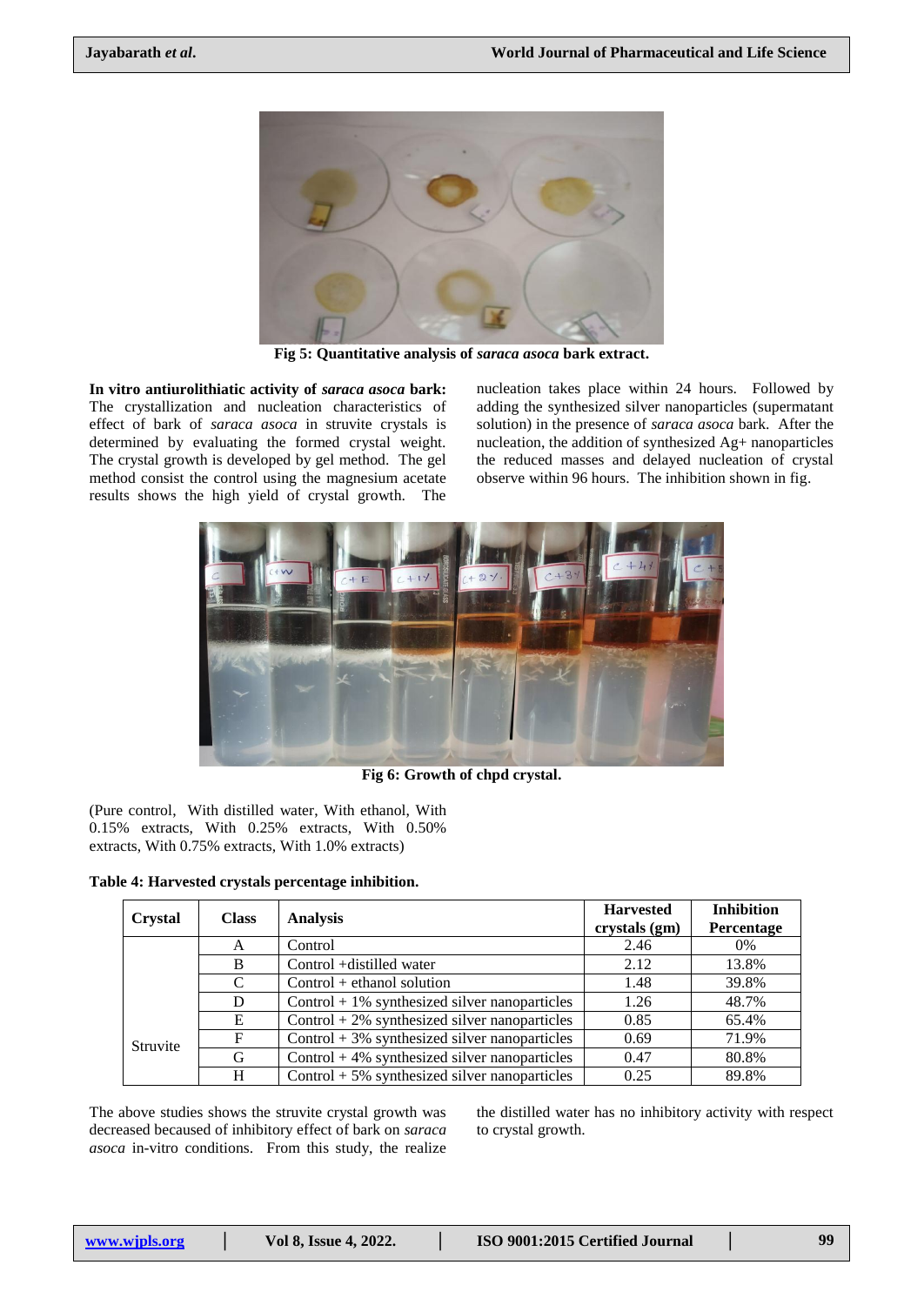

- (a) Pure control (b) With distilled water (c) With ethanol (d) With 0.15% extracts
- (e) With 0.25% extracts (f) With 0.50 % extracts (g) With 0.75% extracts (h) With 1.0% extracts.

#### **Figure 7: Morphology of harvested CHPD Crystal.**





(a) Pure control, (b) With distilled water, (c) With ethanol, (d) With 0.15% extracts, (e) With 0.25% extracts, (f) With 0.50 % extracts, (g) With 0.75% extracts, (h) With 1.0% extracts.

**Figure 8: Scale measurement of harvested of CHPD crystals.**

#### **FT-IR study of harvested crystals**

**Visual color change and UV-Vis spectroscopy**

In this experiment, addition of ethanol extract of sample in to the glass vial containing  $AgNO<sub>3</sub>$  led to the change in color from colorless to reddish brown indicates the presence of silver nanoparticles. Plasma resonance band was observed by UV spectra at the range of 460 nm (fig. 9).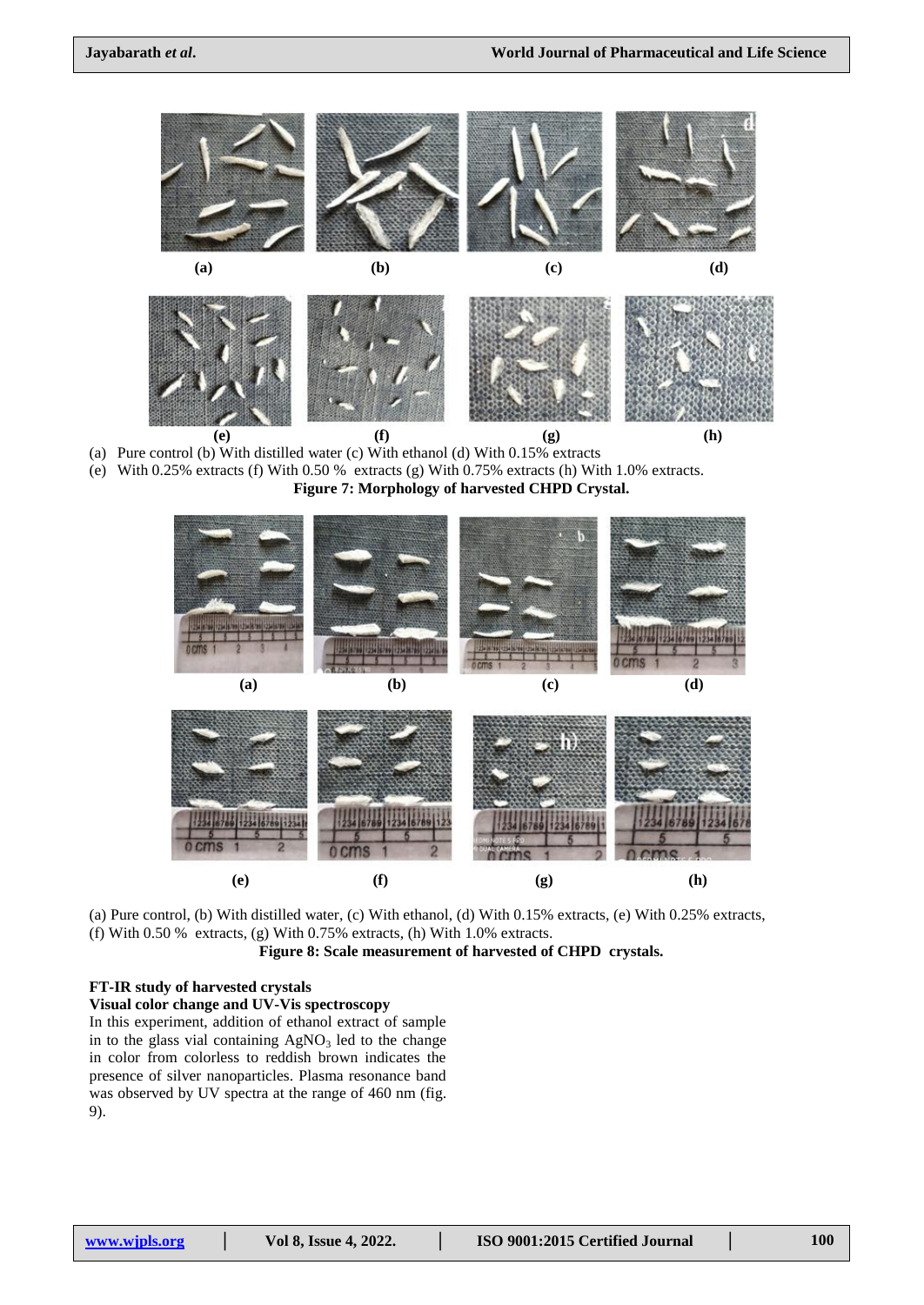

**Fig. 9: Uv-Vis Spectrum Of Synthesized Silver Nanoparticles Using.**

#### **Functional group determination using FT-IR spectroscopy.**

FT-IR spectroscopic studies were carried out to find out possible bio-reducting agents present in the synthesized AgNPs used (figure 2). It is confirmed the fact that to identify the bio molecules for reduction an efficient stabilization of the metal nanoparticles, the band at at 3434.81cm-1 O-H stretching of polyphenol group. The band at 2926.70cm<sup>-1</sup> assigned to strong broad N-H stretching of amine salt group. The band at  $2851.02 \text{cm}^{-1}$ were assigned to =C-H stretching shifted of aldehyde and

alkanes group. The band at  $2354 \text{.cm}^{-1}$ ,  $2050.10 \text{cm}^{-1}$ , assigned to the C≡C stretching modes of alkyne groups. The band at  $1634.39cm^{-1}$  weak bond C-H bending aromatic compounds. The band at  $1411.18 \text{cm}^{-1}$  to  $1385.13 \text{cm}^1$  NO<sub>2</sub> stretching strong. The band at  $1270.72$ cm<sup>-1</sup> to  $1114.92$ cm<sup>-1</sup> assigned to presence of C-H stretching alkyl halides. The intense band at  $1027.19 \text{cm}^{-1}$ can be assigned to the C-N stretching of aliphatic amines. The band at  $618.33 \text{cm}^{-1}$  assigned to C-Cl strong stretching of alkyl halide group.



Fig.10: Ftir Spectrum Of Synthesized Silver Nanoparticles.

#### **X-ray diffraction (XRD)**

The XRD spectrum was recorded to confirm the crystalline structure of synthesized AgNPs using sample. The diffraction peaks were obtained by stem bark-AgNPs is observed at 38.45, 46.35, 64.75 and 78.05 in the 2Ө range (fig.3a). The peaks can be indexed to the  $(111), (200), (220)$  and  $(311)$  reflection of face centered cubic structure of metallic silver which suitably matched the standard diffraction data with those reported for silver by joint committee on powder diffraction standards (JCPDS) FILE NO :040783.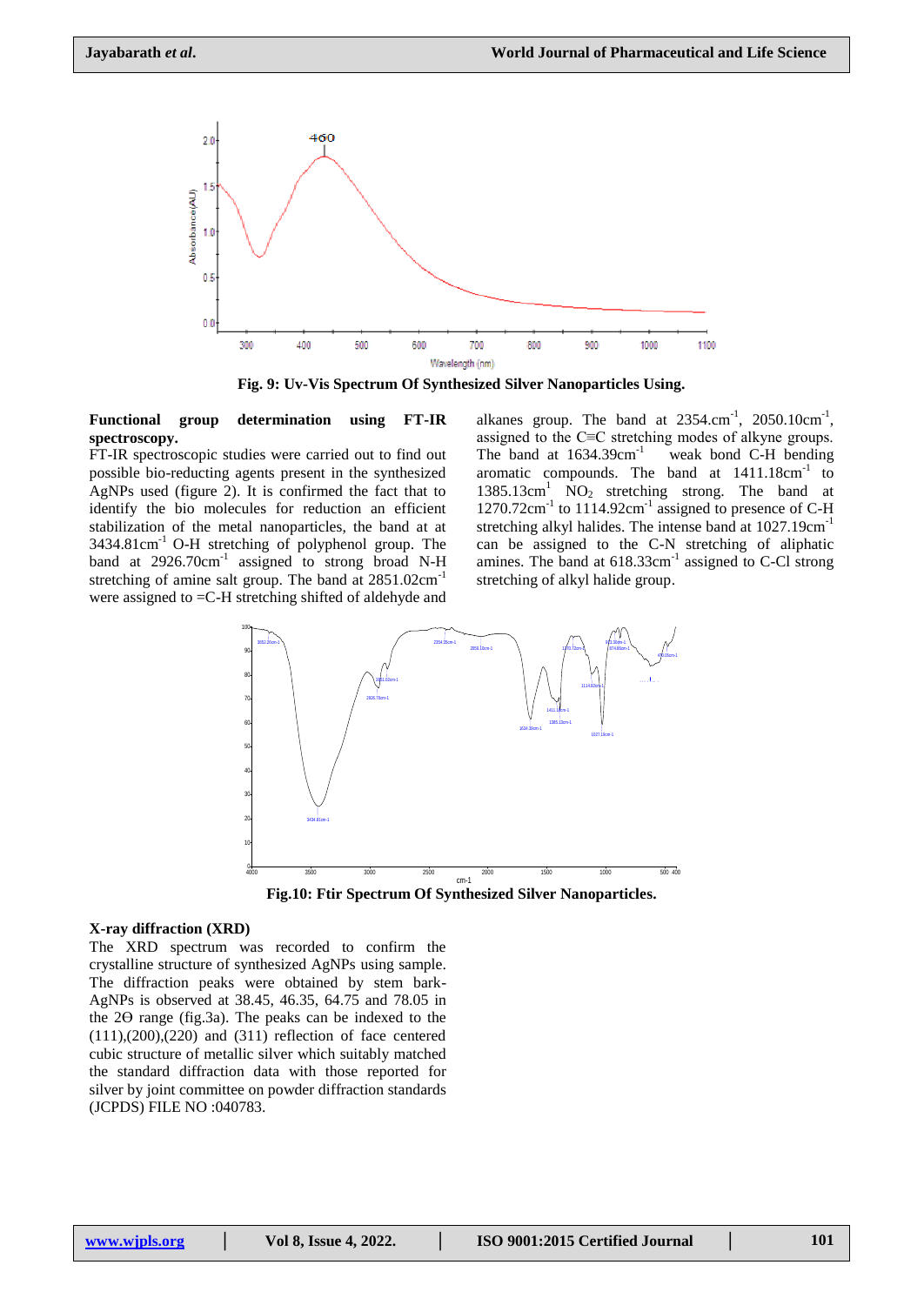

**Fig.11: Xrd Analysis of Synthesized Silver Nanoparticles Using.**

#### **SEM image**

The SEM image is employed to predict the size and morphology of resultant silver nanoparticles using sample. The size (diameter) of the nanoparticles lie

between 82.34-90.99 nm region in case of stem bark-AgNPs (fig. 4) the average size of the nanoparticles is  $\sim$ 200 nm, whereas the shapes were spherical and cubic.



**Fig 12: Sem Photograph Of Synthesized Silver Nanoparticles Using.**

#### **EDX analysis**

Energy dispersive X-ray (EDX) spectrometer analysis confirmed the elemental signal of silver nanoparticles. The Y-axis (vertical) represents the number of X-ray counts while X-axis (horizontal) shows the energy in KeV. EDX spectrum recorded for the silver

nanoparticles was shown in Fig. 5 with additional peak of oxygen because of biomolecules attached to the silver nanoparticles surface. From EDX spectra, it is found that silver nanoparticles are reduced by *SAMPLE* have the silver weight percentage as 45.81% (Table 5).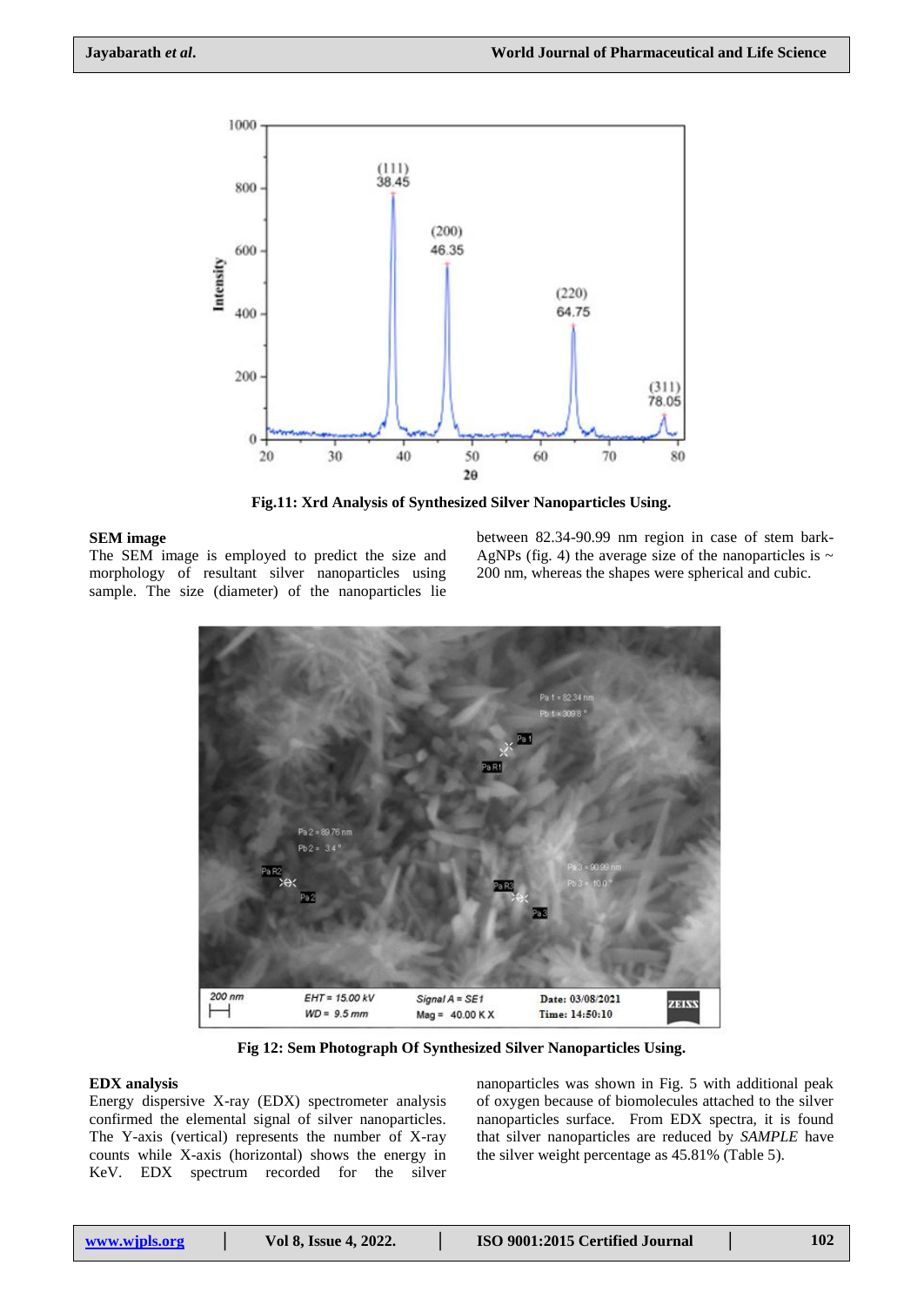

**Fig: 13 EDX Spectrum of Synthesized Silver Nanoparticles.**

| Table 5: Elemental composition of synthesized silver nanoparticles. |  |
|---------------------------------------------------------------------|--|
| <b>FTIR</b> for harvest struvite crystal.                           |  |

| Element  | Wt%   | $At\%$ |
|----------|-------|--------|
| $\Omega$ | 24.82 | 25.29  |
| Сп       | 18.14 | 12.25  |
| S        | 11.23 | 3.44   |
|          | 45.81 | 59.02  |

#### **Harvested struvite crystals**

**The FT-IR spectra of struvite crystals obtained in the presence and absence of the plant sample are given in the table 7.**

| <b>Figure</b> | <b>Frequency cm-1</b> | <b>Functional group</b>                    |
|---------------|-----------------------|--------------------------------------------|
|               | 2358                  | Anti symmetric and symmetric stretching    |
|               |                       | Vibration of NH4 units                     |
|               | 1636                  | HOH deformation of water                   |
|               | 1440                  | HNH deformation of NH4 units               |
|               | 1004                  | V3 antisymmetric stretching vibration      |
|               | 758                   | Librational of water and NH4 rocking modes |
|               | 568                   | V4 bending modes of the PO4 units          |
|               |                       |                                            |

| <b>Figure</b>  | Frequency cm-1 | <b>Functional group</b>                   |  |
|----------------|----------------|-------------------------------------------|--|
| Control $+5\%$ | 2374           | Anti symmetric and symmetric stretching,  |  |
|                |                | vibration of NH4 units                    |  |
|                | 1600           | HOH deformation of water                  |  |
|                | 1438           | HNH deformation of modes of NH4 units     |  |
|                | 1004           | V3 antisymmetric stretching vibration     |  |
|                | 758            | Liberation of water and NH4 rocking modes |  |
|                | 568            | V4 bending modes of the PO4 units         |  |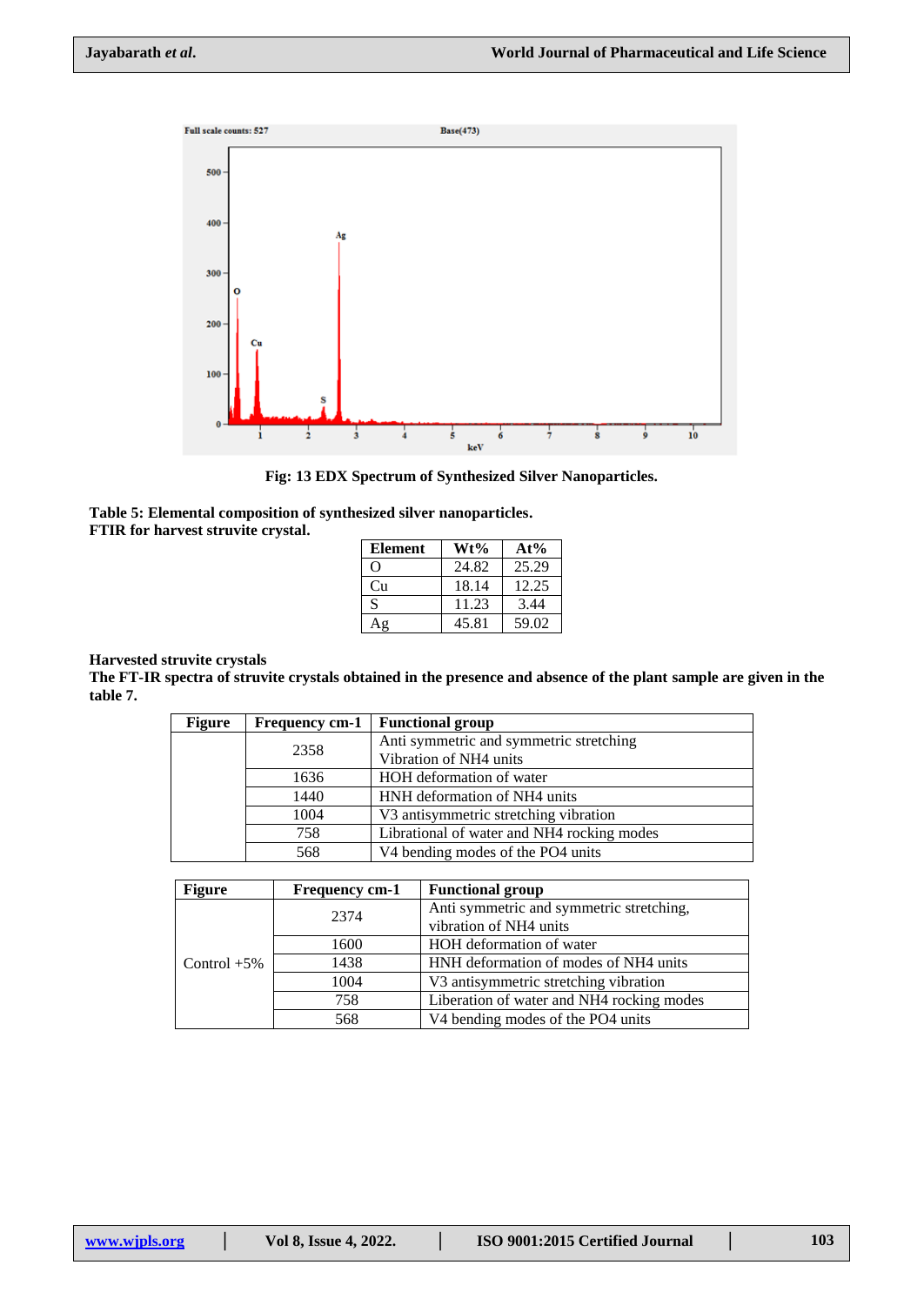

Some of the researcher said that characterization crystallization of struvite crytal FTIR techniques. The peaks move from 2358 to 2374 cm-1 antisymmetric, symmetric stretching and vibration of NH4 units and from 1440 to 1438 cm-1 for hnh defromaion of modes of NH4 units already reported. The shifting additionly supports that the extract can further formation of ammonium magnesium phosphate crystals and their reduce the nucleation rate of struvite crystal.

#### **CONCLUSION**

The aim of green synthesis of silver nanoparticles gives an replacement thorough for minimizing the hazardous effects create by chemical and physical method. The phytochemical qualitative analysis showed the presence of following phytoconstiuents like Terpenoid, flavanoid, tannin, alkoids, steroids, coumarin, emodin, anthroquinone, phenol, xanthoproteins. The phytochemical quantitative analysis revealed the various phytoconstiuents like alkaloids, flavonoids, phenol, terpenoids, tannin, saponin were isolated and weighed. The synthesized silver nanoparticles are characterized by using UV-Visible spectroscopy and peak intensity is observed by 447 nm. The plant extract and silver nanoparticles revealed the presence of functional groups under the characteristic of FTIR analysis. The synthesized silver nanoparticles are present in the cubic and spherical in shape its shows the result given SEM analysis. The EDX analysis shows the conformof the elemental signal in synthesized silver nanoparticles. The XRD analysis used to determine the crystalline nature of the silver nanoparticles. In conclusion, the result revealed that *saraca asoac* bark extract as the good yield of inhibitor for struvite kidney stones.

#### **REFERENCE**

- 1. K D Sattler, Handbook of Nanophysics, Principles and method LCRC, Newyork, 2010.
- 2. B. hushan, Handbook of Nanotechnology (Springer, Berlin, 2004)
- 3. C. Huang, A. Notten, N. Rasters, J. Technol. Trans, 2011; 36: P-145-172.
- 4. Gurunathan S; Park, J. H. Han, J. W; Kim, J. H, Comparative assessment of the apoptotic potentials of Ag Nanoparticles synthesized by Bacillus Tequliensis and calocybe indica in MDA- MB- 231 human breast cancer cells: Targeting P53 for anticancer therapy, International Journal of Nanomedicine, 2015; 10: P-4203-4222.
- 5. Li, W. R; Xie, X. B; Shi Q.S; Zeng, H.Y; Ozu-Yang, Y.S; Chen, Y.B. Antibacterial activity and mechanisms of Ag Nanoparticles on Escherichia coli. Applied Microbial Biotechnology, 2010; 8: P-1115-1122.
- 6. Mukherjee, P; Ahmad, A; Manda, D; Senapati, S; Sainkar, S.R; Khan, M.I; Renu, P; Ajay kumar, P.V; Alam, M; Kumar, R; et al. Fungus- mediated synthesis of Ag Nanoparticles and their immobilization in the mycelia matrix: A novel biological approach to Nanoparticles synthesis, Nano Letter, 2001; 1: P-515-519.
- 7. Chernousova, S; Epple, M, Silver as antibacterial agent Ion, Chemie International Edition, 2013; 52: P- 1636-1653.
- 8. Gurunathan, S; Kaliswaralal, K; Vaidyanathan, R; Venkatraman, D; Pandian, S.R; Muniyandi, J; Hariharan, N; Eom, S.H. Biosyn, Purification and characterization of Silver Nanoparticles using Escherichia coli, Colloidal surface Biointerfaces, 2009; 74: P-328-355.
- 9. Kumar V and Yadav SK, Plant- mediated synthesis of Ag and AU nanoparticles and their applications, Journal of Chemical Technology, 2009; 84.
- 10. Menon. M, parulkar B G, Drach G W, Campbell's urology, W.B saunders Co; London, 1998.
- 11. Coe F L, Parks JH, Asplin JR, The pathogenic and treat of kidney stones, New English Journal of Medicine, 1992; 327: 1141.
- 12. Mandel G. Mandel N, Ana of stones In: COEFL, Favus MJ, Pak cyc, Parks JH, Preminger GM (eds) Kidney stones. Lippincott- Raven publishers, Philadelphia, 1996.
- 13. Abbbona F, Boistelle R, Grow morphology and crystal habits of structural crystals. Journal of crystal growth, 1979; 46: P- 339-354.